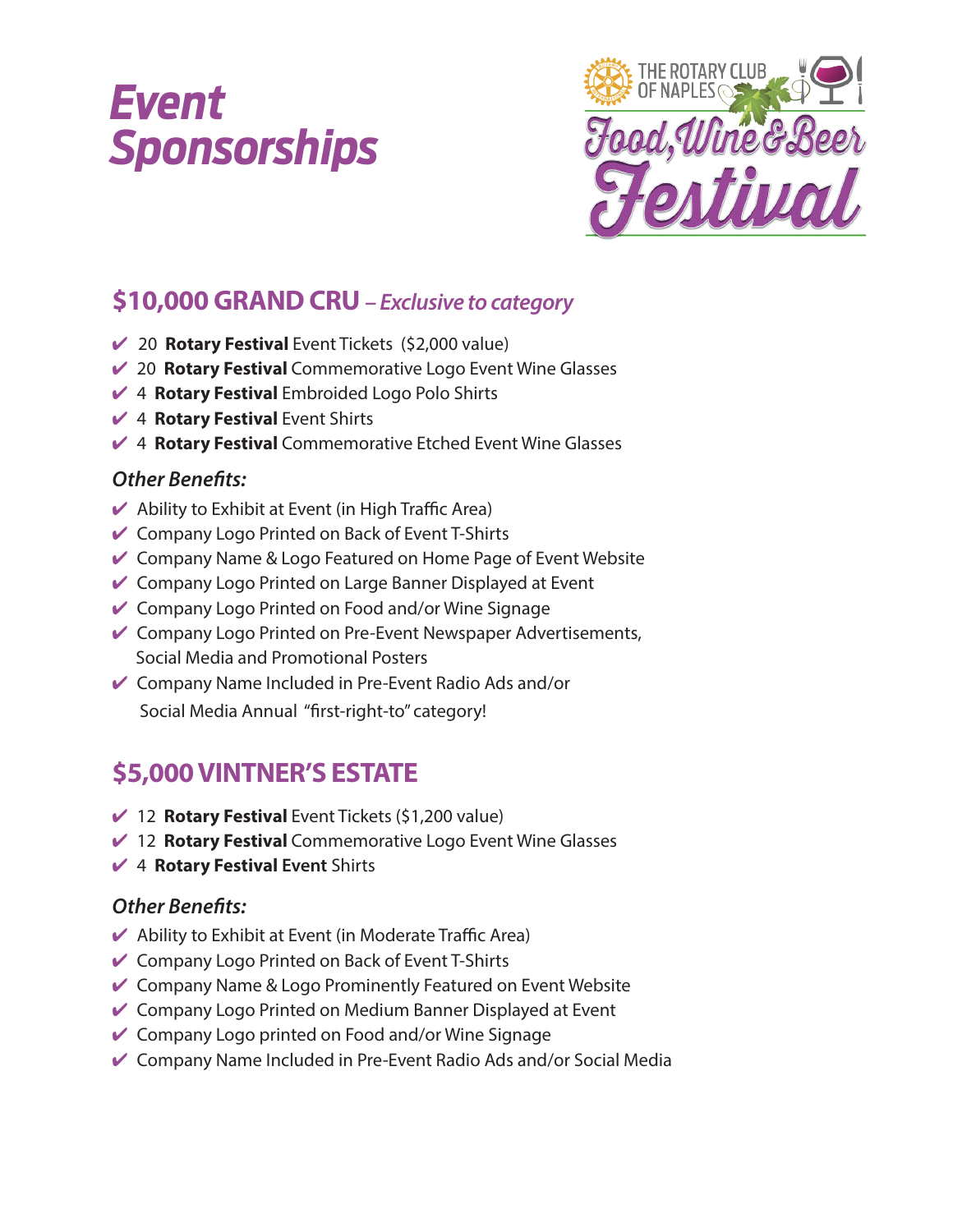# *Event Sponsorships*



## **\$2,500 RESERVE**

- 8 **Rotary Festival** Event Tickets (\$800 value)
- ✔ 8 **Rotary Festival** Commemorative Logo Event Wine Glasses
- ✔ 4 **Rotary Festival Event** Shirts

#### *Other Benefits:*

- Company Logo Printed on Back of Event T-Shirts
- $\vee$  Company Name & Logo Prominently Featured on Event Website
- Company Logo Printed on Small Banner Displayed at Event
- Company Logo Printed on Food and/or Wine Signage
- **►** Company Name Mentioned in Social Media

## **\$1,000 SOMMELIER**

- 4 **Rotary Festival** Event Tickets (\$400 value)
- **4 Rotary Festival** Commemorative Logo Event Wine Glasses
- ✔ 4 **Rotary Festival** Event Shirts

#### *Other Benefits:*

- ✔ Company Logo Printed on Back of Event T-Shirts
- **►** Company Name & Logo Displayed on Event Website Sponsors Pages
- $\vee$  Company Logo Printed on Food and/or Wine Signage
- $\vee$  Company Name Mentioned in Social Media

## **\$500 WINE CELLAR**

- 2 **Rotary Festival** Event Tickets (\$200 value)
- ✔ 2 **Rotary Festival** Commemorative Logo Event Wine Glasses
- ✔ 2 **Rotary Festival** Event Shirts

#### *Other Benefits:*

► Company Name Included on Event Website Sponsors Page